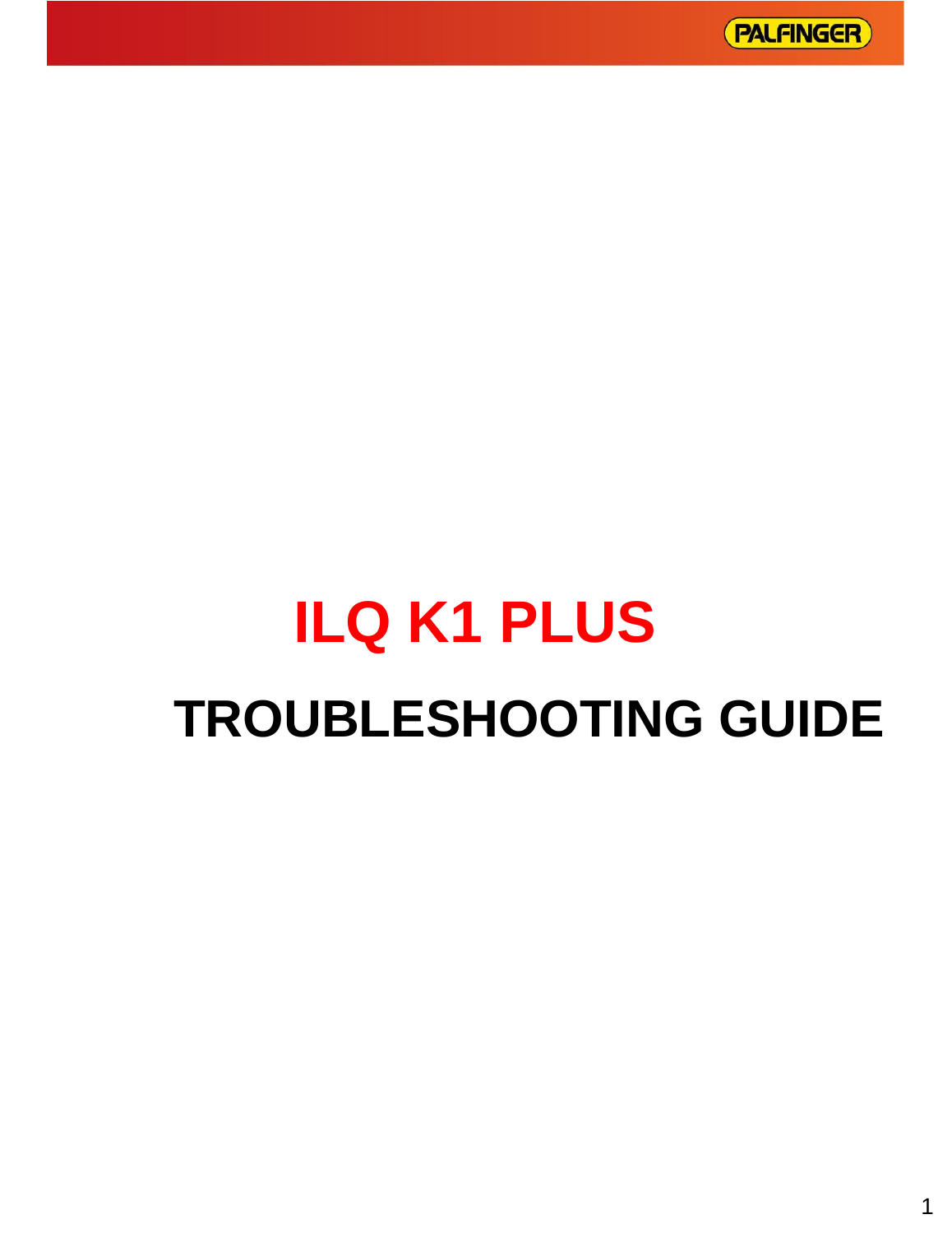

## **ILQ-K1Plus – Series (July 2008-today)**

Troubleshooting: K1Plus with square circuit board

| Table of content:                                 | Page |
|---------------------------------------------------|------|
| 1) Gate overview and connector setup2             |      |
|                                                   |      |
|                                                   |      |
| 4) Gate is not auto tilting down at ground level5 |      |
|                                                   |      |
|                                                   |      |
|                                                   |      |
|                                                   |      |
|                                                   |      |

Tools needed:

1.) Voltmeter

2.) Test light

- 3.) 8" jumper cable (16ga. or smaller)
- 4.) Screw driver flat head or 13mm (1/2") wrench

#### \*\*\*\*\*MAKE SURE YOUR BATTERIES ARE FULLY CHARGED AND IN GOOD CONDITIONS\*\*\*\*\*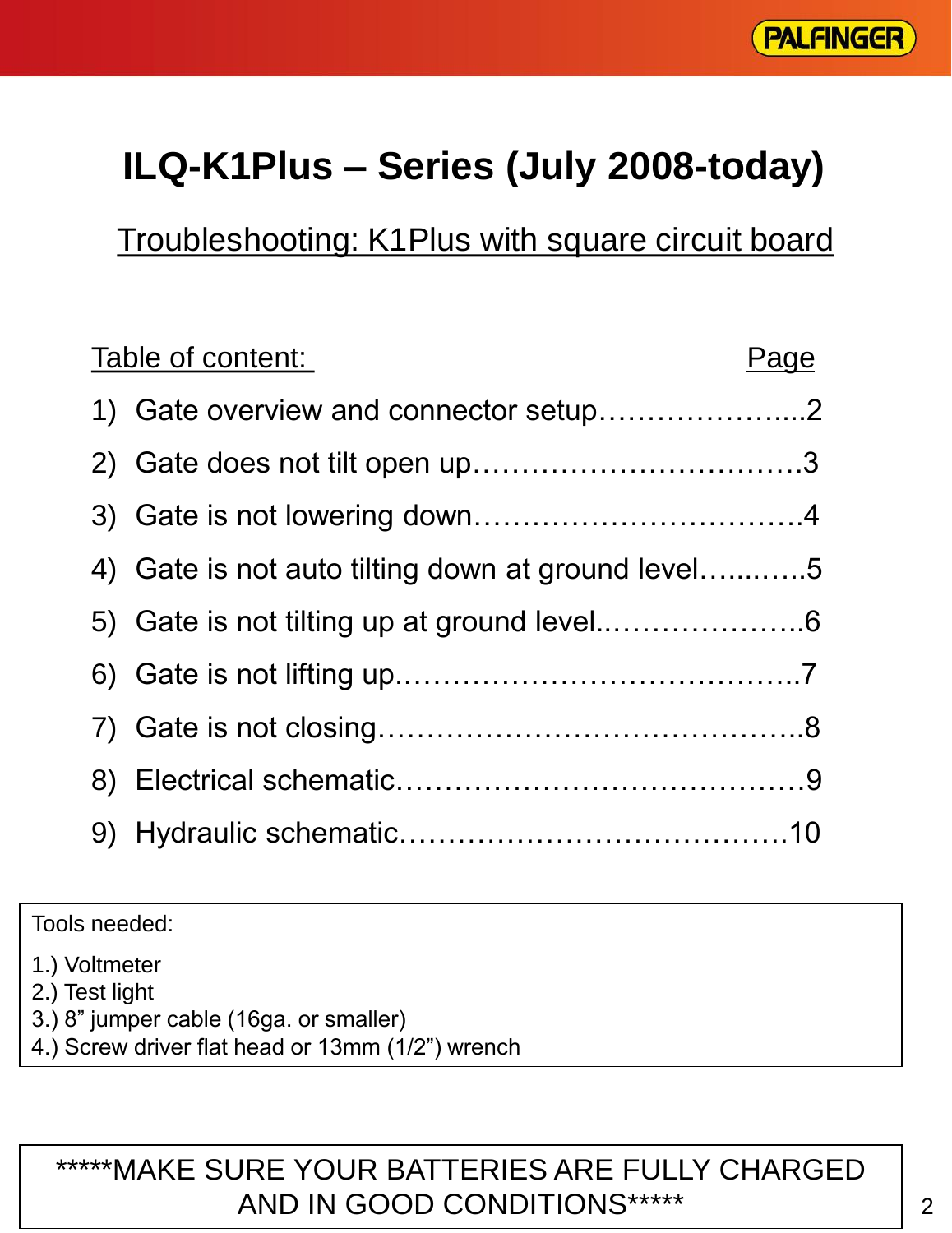#### Overview of liftgate and schematic of circuit board

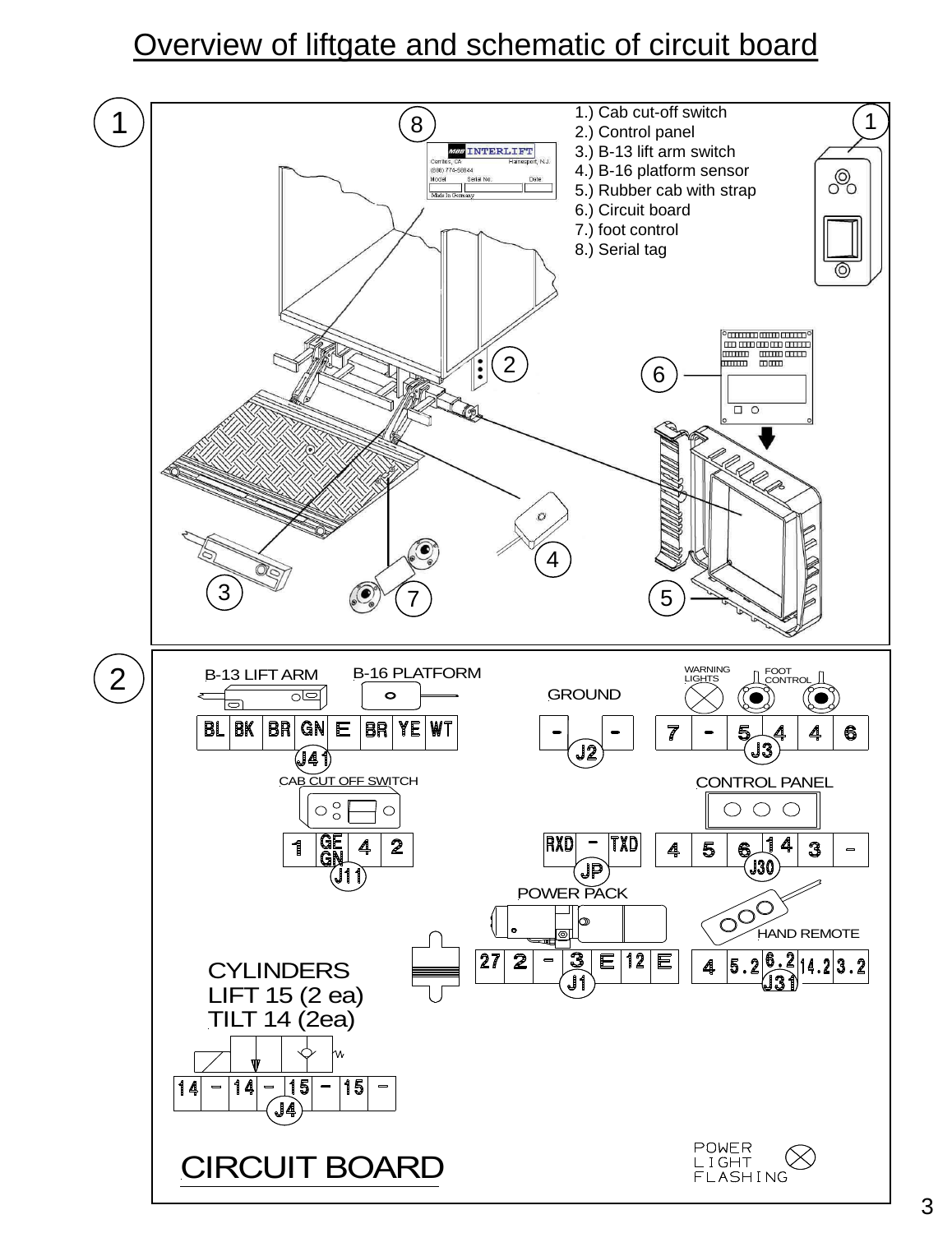

ILQ+ Series

## 1) GATE DOES NOT TILT OPEN UP

#### 1.1) Check Battery Power

- a) Check resettable Circuit Breaker on top of batteries  $\rightarrow$  Push Reset Tab back in, if popped out
- b) Check fuse on top of batteries (qty 1) and at circuit board (qty 2) behind rubber cover on passenger side
- c) Start truck and run engine in fast idle for charging the battery  $\rightarrow$  if liftgate starts working, recharge batteries  $\rightarrow$  test batteries and truck charging system
- d) Check power on board between J-11 #4 and J-2 (-) with voltmeter by pushing the up-function knob and hold for 10 sec with gate in stored position (DEADHEAD GATE) (above 10 Volt is necessary for proper use of liftgate)  $\rightarrow$  less than 10 V; Jump #2 to #4 on  $J-11 \rightarrow$  voltage jumps more than 1 volt, call Palfinger for assistance

#### **\*\*\*\*DO NOT LEAVE JUMPER ON J-11 – GATE MUST BE SHUT OFF WHEN NOT IN USE\*\*\*\***

#### 1.2) Check for short in optional equipment

- a) Unplug J-3(w/l and f/c), J-41(B-13, B16, **jump J-11 #4 to J-41 #GN**) and J-31(Hand control) Keep the 3 connectors unplugged (gate will operate without plugs connected, loose auto tilt)
- b) Unplug J-1 (Main power), wait 10 seconds and plug J-1 back to the board (Reset the board)
- c) Plug each connector back, one at a time and check functions of gate after plugging in each

#### 1.3) Check voltage supply to release valves on tilt cylinder

- a) Check voltage at J4 #14 and Ground J-2 #(-) while pushing the tilt knobs for opening up the release valves at the tilt cylinders. No Voltage  $\rightarrow$  check for bad knobs or loose wire to control panel
- b) Listen for clicking of the release valves at the tilt cylinders (outer cylinders) - If valves are not clicking  $\rightarrow$  check wire for damaged spots, loose connections or a bad valve

#### 1.4) Check motor solenoid power

- a) Check voltage at J-1 #3 and Ground J-2 #(-) while pushing knobs to engage motor solenoid No voltage  $\rightarrow$  board might be damaged
- b) Check voltage at small motor solenoid studs and Ground J-2 #(-) while pushing knobs and listen for clicking of the motor solenoid – no voltage or clicking  $\rightarrow$  check wire to motor solenoid
- c) Check for voltage across the small motor solenoid studs with test light while pushing knobs See a light  $\rightarrow$  power is reaching solenoid.
- d) Check for main power at the big solenoid studs, one has voltage; if not check connections to battery
- e) Check both big solenoid studs for voltage while pushing the opening knobs  $\rightarrow$  if not  $\rightarrow$  solenoid is bad
- f) Jump large terminals at motor solenoid
	- If motor runs  $\rightarrow$  motor solenoid is bad
	- If motor does not run  $\rightarrow$  Bad motor or bad ground
	- Tap on motor  $\rightarrow$  motor starts running bad brushes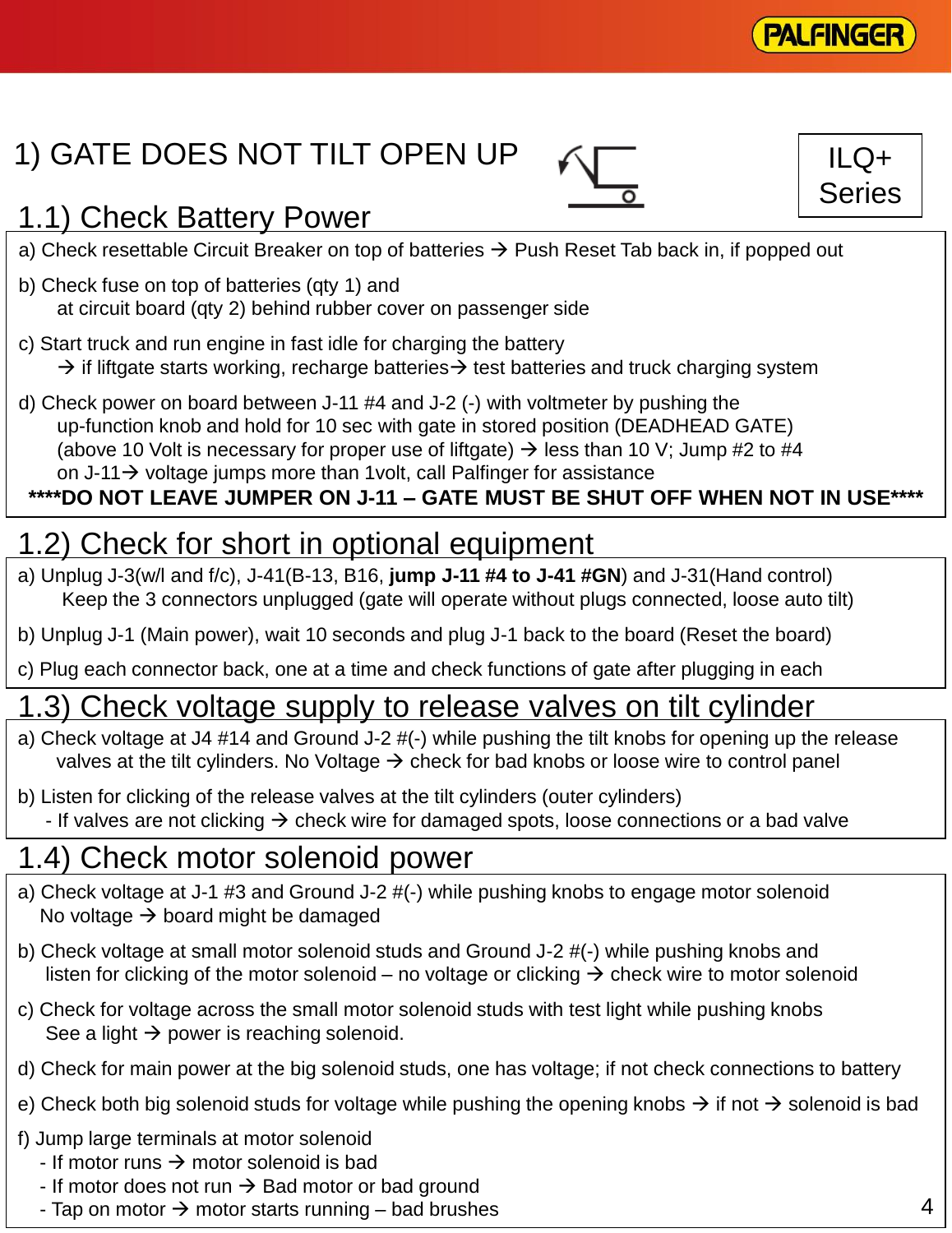

 $ILQ+$ 

Series

## 2) GATE IS NOT LOWERING DOWN

#### 2.1) Check Battery Power

- a) Check resettable Circuit Breaker on top of batteries  $\rightarrow$  Push Reset Tab back, if popped out.
- b) Check fuse on top of batteries (qty 1) and at circuit board (qty 2) behind rubber cover on passenger side
- c) Start truck and run engine in fast idle for charging the battery  $\rightarrow$  if liftgate starts working, recharge batteries  $\rightarrow$  test batteries and truck charging system
- d) Check power on board between J-11 #4 and J-2 #(-) with voltmeter by pushing the up-function knob and hold for 10 sec with gate in stored position (DEADHEAD GATE) (above 10 Volt is necessary for proper use of liftgate)  $\rightarrow$  less than 10V; Jump #2 to #4 on J-11  $\rightarrow$  voltage jumps more than 1 volt, call Palfinger for assistance

#### **\*\*\*\*DO NOT LEAVE JUMPER ON J-11 – GATE MUST BE SHUT OFF WHEN NOT IN USE\*\*\*\***

## 2.2) Check for short in optional equipment

- a) Unplug J-3(w/l and f/c), J-41(B-13, B16, **jump J-11 #4 to J-41 #GN**) and J-31(Hand control) Keep the 3 connectors unplugged (gate also operates without plugs connected, loose auto tilt)
- b) Unplug J-1 (Main power), wait 10 seconds and plug J-1 back to the board (Reset the board)
- c) Plug each connector back one at a time and check functions of gate after plugging in each

#### 2.3) Check voltage supply to release valves on lift cylinder

- a) Check voltage between Ground J-2 #(-) to J4 #15 while pushing the lowering knob for opening the release valves at the lift cylinders. No voltage  $\rightarrow$  check for bad knob or loose wire at control panel
- b) Listen for clicking of the release valves at the lift cylinder (inner cylinders)  $\rightarrow$  If valves are not clicking  $\rightarrow$  check wire for damaged spots or loose connections

## 2.4) Gate is lowering down very slowly  $\rightarrow$  S5 at motor not engaged

- a) Check Voltage at J1 #12 and Ground J-2 #(-) while pushing knob to engage the shift valve at the pump and motor inside the main tube
- b) Override the shift valve by pushing down the center brass pin with small Phillips screwdriver while pushing the down knob
	- $\rightarrow$  Gate will lower down  $\rightarrow$  check the valve and look for damaged wire or loose connections

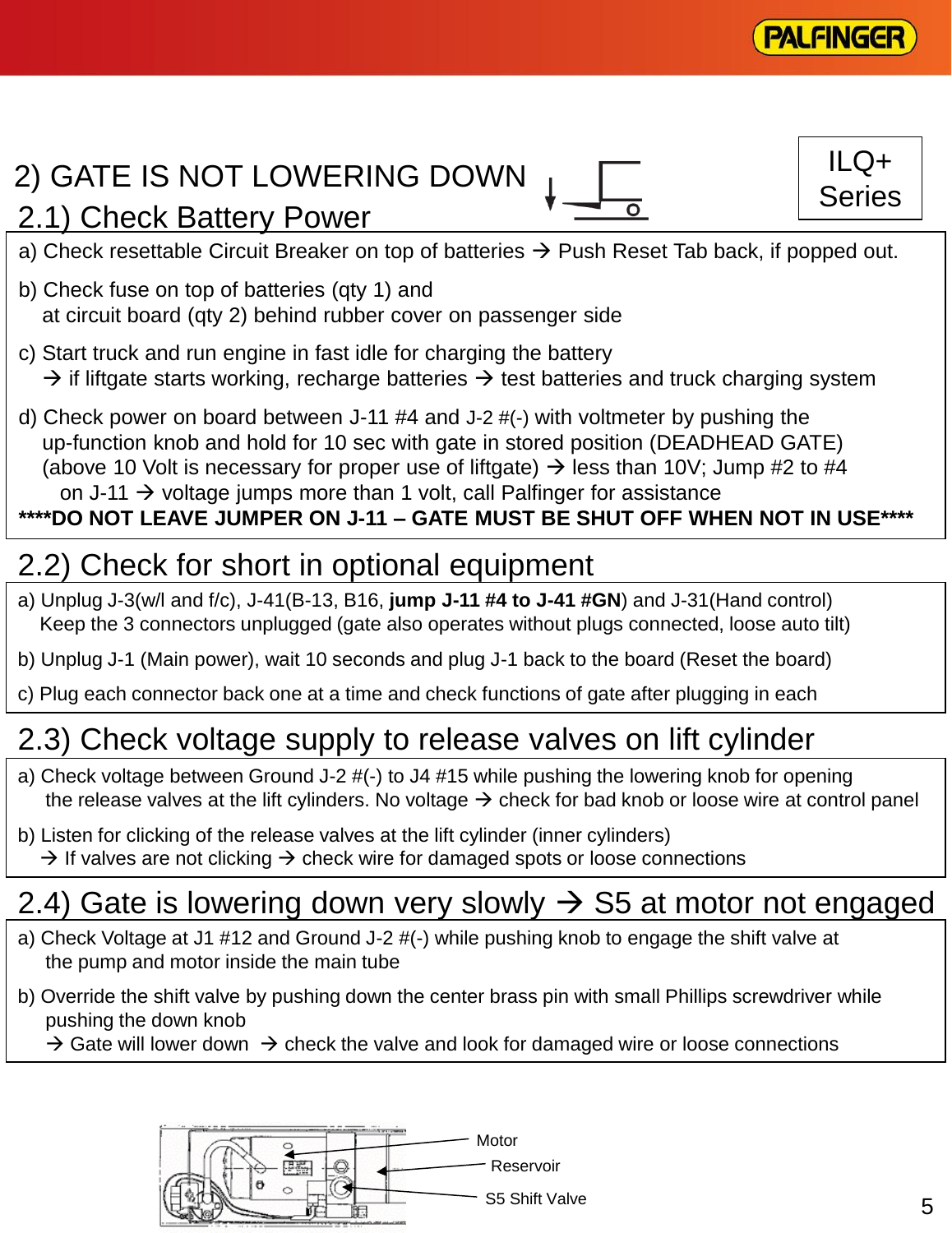

 $ILQ+$ Series

## 3) GATE IS NOT AUTO TILTING AT GROUND LEVEL



## 3.1) Check Battery Power

- a) Check resettable Circuit Breaker on top of batteries  $\rightarrow$  Push Reset Tab back in, if popped out
- b) Check fuse on top of batteries (qty 1) and at circuit board (qty 2) behind rubber cover on passenger side
- c) Start truck and run engine in fast idle for charging the battery  $\rightarrow$  if liftgate starts working, recharge batteries  $\rightarrow$  test batteries and truck charging system
- d) Check power on board between J-11 #4 and J-2 #(-) with voltmeter (above 10 Volt is necessary for proper use of liftgate)  $\rightarrow$  less than 10V; Jump #2 to #4 on J-11  $\rightarrow$  voltage jumps more than 1 volt, call Palfinger for assistance

**\*\*\*\*DO NOT LEAVE JUMPER ON J-11 – GATE MUST BE SHUT OFF WHEN NOT IN USE\*\*\*\***

#### 3.2) Check adjustment of auto-tilt sensor B-13

- a) Check the position of the B-13 Sensor on the inside of the passenger side liftarm  $\rightarrow$  Sensor has to be in a horizontal position when gate is 8"-10" above ground
- b) Check if the outer J41 Plug is loose (color sequence = blue, black, brown)

#### 3.3) Check function of control panel or hand control

- a.) Check voltage at J30 #4 to Ground J-2 #(-) for power supply of the control panel
- b) Check voltage at J30 #6(lower) to Ground J-2 #(-) for lowering signal by pushing down knob  $\rightarrow$  Signal on J30 #6  $\rightarrow$  control panel is ok; if no signal  $\rightarrow$  check for damaged wire or loose cables inside control panel or damaged knob

#### 3.4) Check voltage supply to release valves on tilt cylinder

- a) Check voltage at J41 #(BLACK)(B-13) to Ground J-2 #(-) while platform is on ground  $\rightarrow$  12V
- b) Check voltage at J41 #(BLUE)(B-13) to Ground J-2 #(-) while platform is on ground  $\rightarrow$  12V  $\rightarrow$  No voltage on BLUE  $\rightarrow$  Look for damaged spots or loose connection or B-13 is bad
- c) Check voltage at Ground J-2 #(-) to J4 #14 while pushing the lowering knob when gate is on ground for opening up the release valves at the tilt cylinders
- d) Listen for clicking of the release valves at the tilt cylinder (outer cylinders)  $\rightarrow$  If valves are not clicking  $\rightarrow$  check wire for damaged spots or loose connections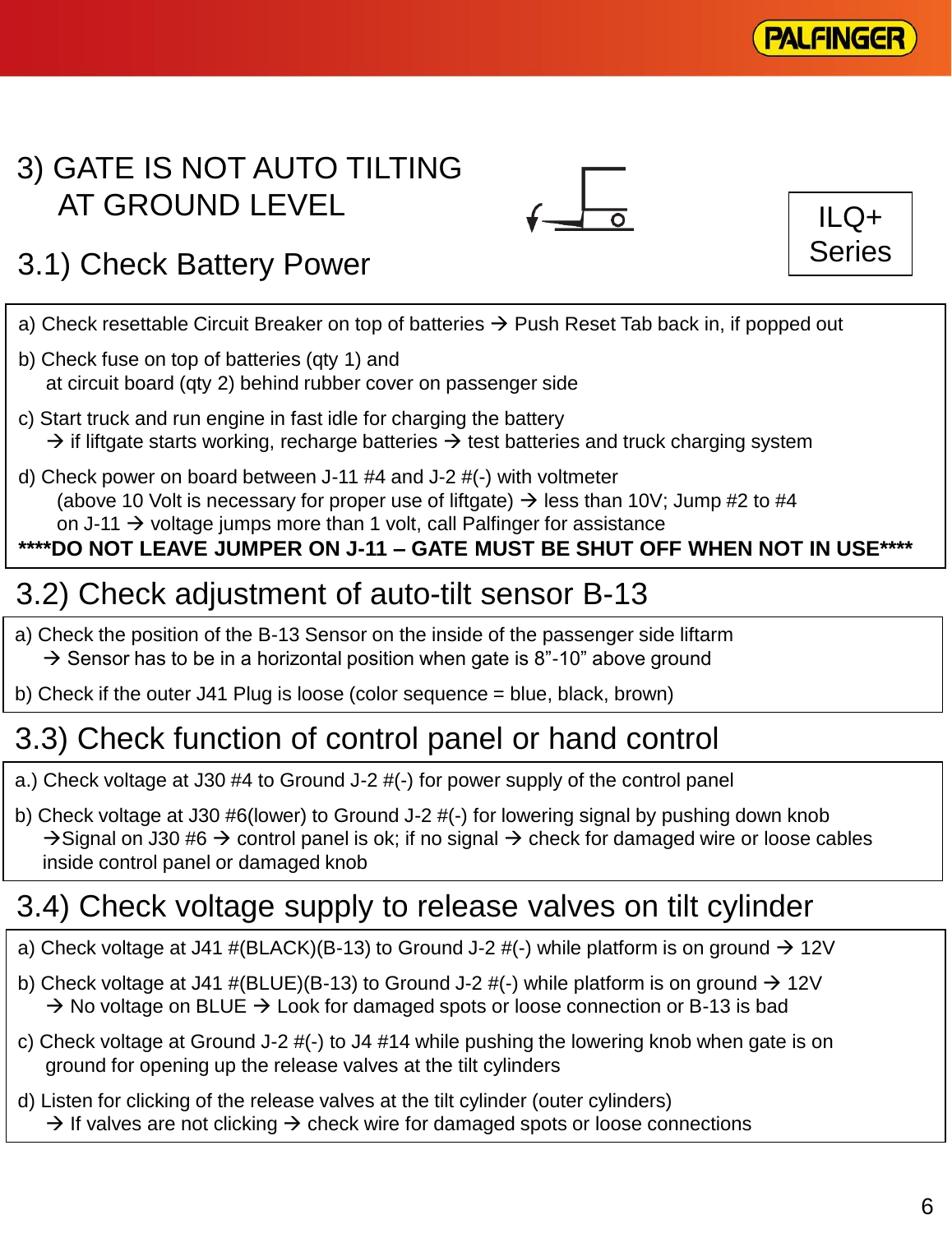

## 4) GATE IS NOT TILTING UP AT GROUND



 $ILQ+$ Series

- a) Check resettable Circuit Breaker on top of batteries  $\rightarrow$  Push Reset Tab back in, if popped out
- b) Check fuses on top of batteries (qty 1) and at circuit board (qty 2) behind rubber cover on passenger side
- c) Start truck and run engine in fast idle for charging the battery  $\rightarrow$  if liftgate starts working, recharge batteries  $\rightarrow$  test batteries and truck charging system
- d) Jump #2 to #4 on J-11  $\rightarrow$  voltage jumps more than 1 volt, call Palfinger for assistance **\*\*\*\*DO NOT LEAVE JUMPER ON J-11 – GATE MUST BE SHUT OFF WHEN NOT IN USE\*\*\*\***

## 4.2) Check function of control panel or hand control

- a) Check voltage at J30 #4 to Ground J-2 #(-) for power supply of the control box
- b) Check voltage at J30 #5(lift) to Ground J-2 #(-) for lifting signal by pushing up button  $\rightarrow$  Signal on J30 #5  $\rightarrow$  control panel is ok; if no signal check for damaged wire or loose cables inside control panel or damaged turn knob

#### 4.3) Check motor solenoid power to run the motor

- a) Check voltage at J-1 #3 to Ground J-2 #(-) while pushing lift knob to engage motor solenoid
- b) Check for voltage at small motor solenoid studs and Ground while pushing knob and listen for clicking of the motor solenoid – no voltage or clicking  $\rightarrow$  check wire to motor solenoid
- c) Check for voltage across the small motor solenoid studs with test light while pushing knob  $\rightarrow$  See a light  $\rightarrow$  power is reaching solenoid.
- d) Check for main power at the big solenoid studs, one has voltage; if not check connections to battery
- e) Check both big solenoid studs for voltage while pushing the opening knob  $\rightarrow$  if not  $\rightarrow$  solenoid is bad
- f) Jump large terminals at motor solenoid
	- If motor runs  $\rightarrow$  motor solenoid is bad
	- If motor does not run  $\rightarrow$  Bad motor or bad ground
	- Tap on motor  $\rightarrow$  motor starts running bad brushes

## 4.4) Check function of shift valve S5 at pump & motor

- a) Check voltage at J1 #12 and Ground J-2 #(-) while pushing knob to engage the shift valve at the pump and Motor inside the main tube
- b) While pushing the knob to make the motor run, override shift valve by pushing the center brass pin with small Phillips screwdriver
	- $\rightarrow$  Gate will tilt up, if not  $\rightarrow$  check the valve and look for damaged wire or loose connections

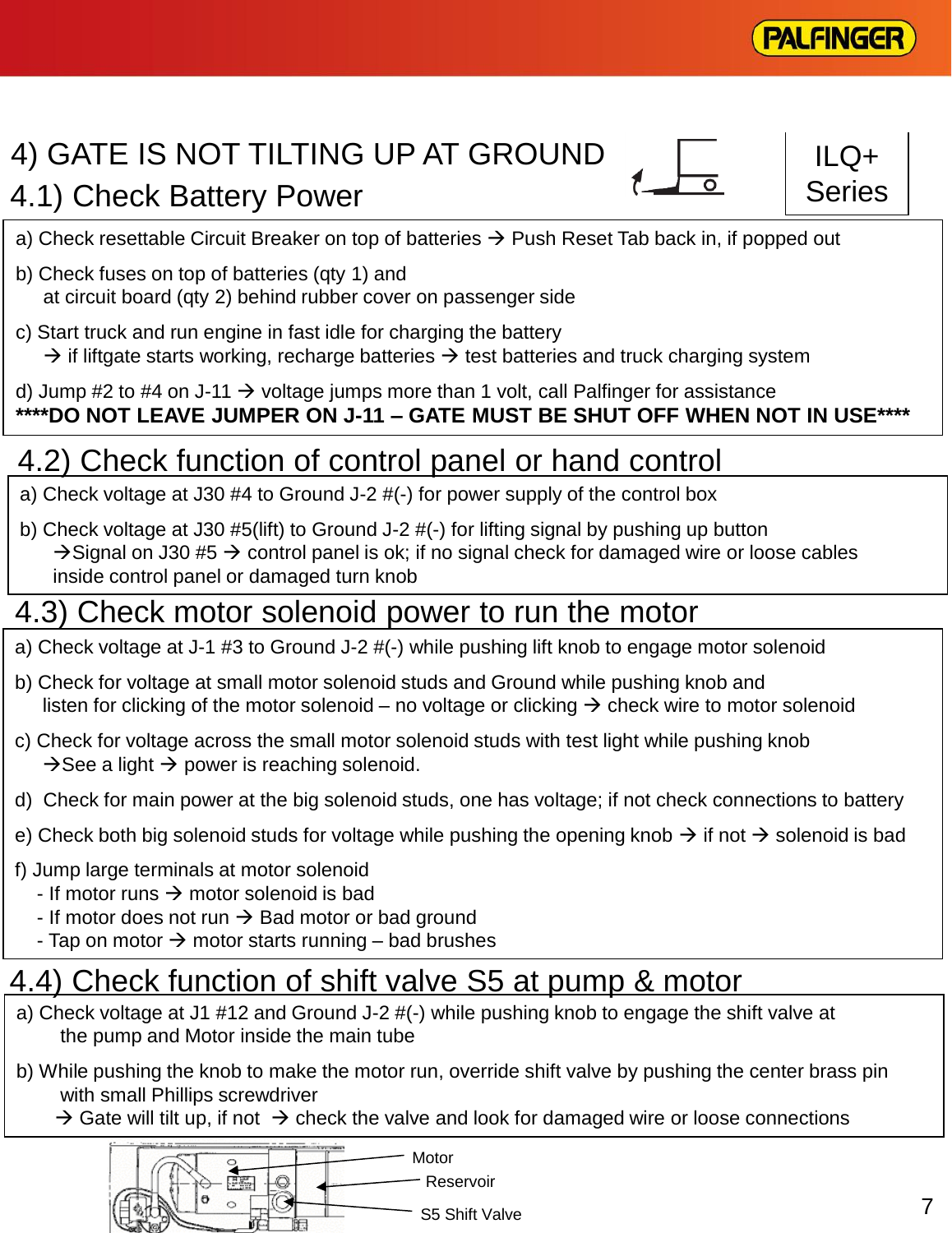

 $ILQ+$ 

Series

## 5) GATE IS NOT LIFTING UP



#### 5.1) Check Battery Power

- a) Check resettable Circuit Breaker on top of batteries  $\rightarrow$  Push Reset Tab back in, if popped out.
- b) Check fuse on top of batteries (qty 1) and at circuit board (qty 2) behind rubber cover on passenger side
- c) Start truck and run engine in fast idle for charging the battery  $\rightarrow$  if liftgate start working, recharge batteries  $\rightarrow$  test batteries and truck charging system
- d) Check power on board between J-11 #4 and J-2 #(-) with voltmeter (above 10 volt is necessary for proper use of liftgate)  $\rightarrow$  less than 10V; Jump #2 to #4 on J-11  $\rightarrow$  voltage jumps more than 1 volt, call Palfinger for assistance

#### **\*\*\*\*DO NOT LEAVE JUMPER ON J-11 – GATE MUST BE SHUT OFF WHEN NOT IN USE\*\*\*\***

## 5.2) Check function of control panel(J-30) and hand control(J-31)

- a) Check voltage at J30 #4 to Ground J-2 #(-) for power supply of the control panel
- b) Check voltage at J30 #5(lift) to Ground J-2 #(-) for lifting signal  $\rightarrow$  Signal on J30 #5  $\rightarrow$  control panel is ok; if no signal check for damaged wire or loose cables inside control panel or damaged knob

#### 5.3) Check for short in optional equipment

- a) Unplug J-3(w/l and f/c), J-41(B-13, B16, **jump J-11 #4 to J-41 #GN**) and J-31(Hand control) Keep the 3 connectors unplugged (gate also operates without plugs connected)
- b) Unplug J-1 (Main power), wait 10 seconds and plug J-1 back to the board (Reset the board)
- c) Plug each connector back one at a time and check functions of gate after plugging in each.

#### 5.4) Check motor solenoid power to run the motor

- a) Check for voltage at J-1 #3 to Ground J-2 #(-) to engage motor solenoid while pushing lift knob
- b) Check for voltage at small motor solenoid studs to Ground J-2 #(-) while pushing knob and listen for clicking of the motor solenoid – no voltage or clicking  $\rightarrow$  check wire to motor solenoid
- c) Check voltage across the small motor solenoid terminals with test light while pushing knob See a light  $\rightarrow$  power is reaching solenoid
- d) Check for main power at the large solenoid studs, one has voltage; if not check connections to battery
- e) Check both big solenoid studs for voltage while pushing the opening knob  $\rightarrow$  if not  $\rightarrow$  solenoid is bad
- f) Jump large terminals at motor solenoid
	- If motor runs  $\rightarrow$  motor solenoid is bad
	- If motor does not run  $\rightarrow$  Bad motor or bad ground
	- Tap on motor  $\rightarrow$  motor starts running bad brushes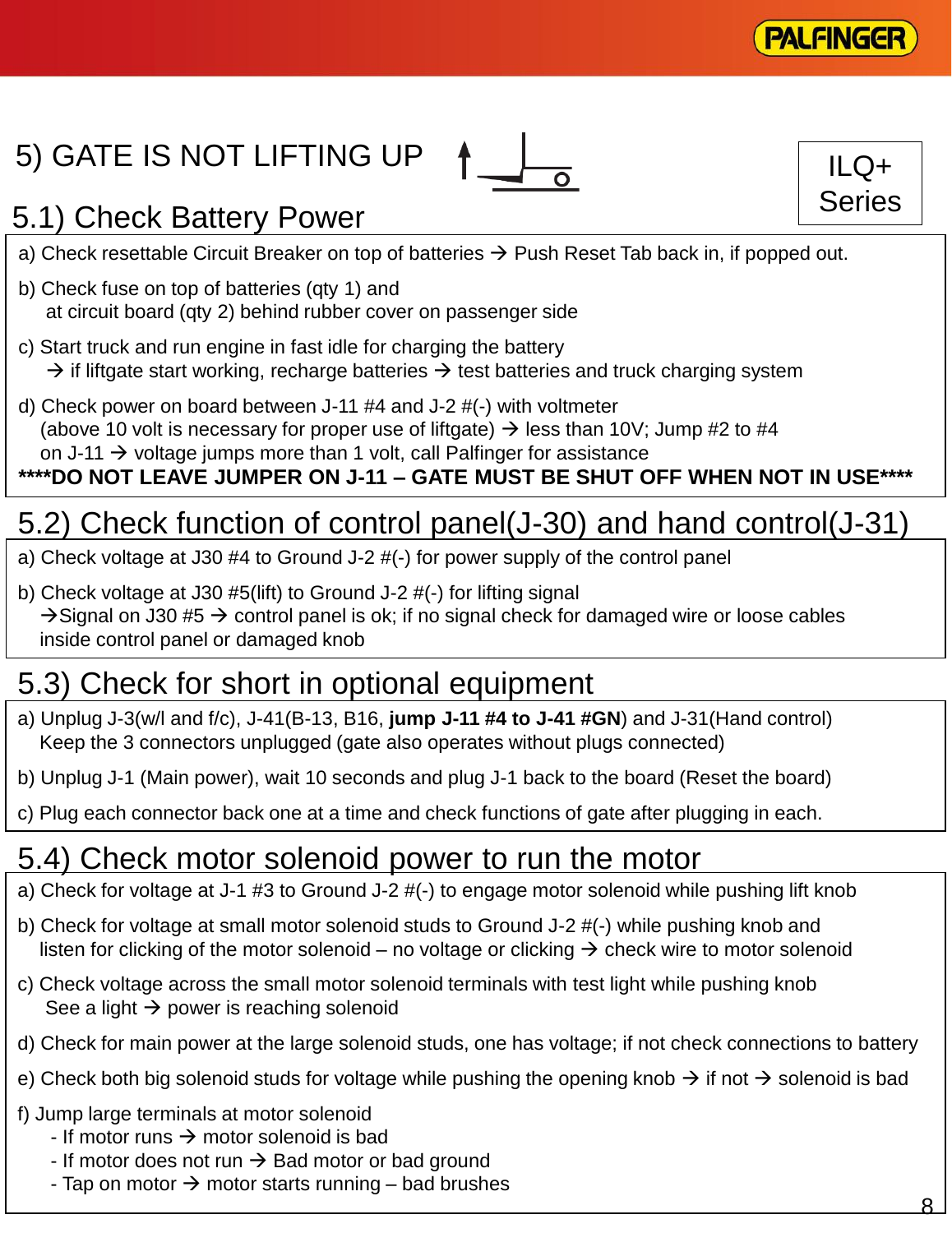

 $ILQ+$ 

Series

## 6) GATE IS NOT CLOSING





- a) Check resettable Circuit Breaker on top of batteries  $\rightarrow$  Push Reset Tab back in, if popped out
- b) Check fuse on top of batteries (qty 1) and at circuit board (qty 2) behind rubber cover on passenger side
- c) Start truck and run engine in fast idle for charging the battery  $\rightarrow$  if liftgate start working, recharge batteries  $\rightarrow$  test batteries and truck charging system
- d) Check power on board between J-11 #4 and J-2 #(-) with voltmeter by pushing the up-function knob and hold for 10 sec with gate in stored position (DEADHEAD GATE) (above 10 Volt is necessary for proper use of liftgate)  $\rightarrow$  less than 10V; Jump #2 to#4 on J-11  $\rightarrow$  voltage jumps more than 1 volt, call Palfinger for assistance

#### **\*\*\*\*DO NOT LEAVE JUMPER ON J-11 – GATE MUST BE SHUT OFF WHEN NOT IN USE\*\*\*\***

#### 6.2) Check function of control panel(J-30) and hand control(J-31)

- a) Check voltage at J30 #4 to Ground J-2 #(-) for power supply of the control panel
- b) Check voltage at J30 #3(close) to Ground J-2 #(-) for lifting signal by pushing the buttons.  $\rightarrow$  Signal on J30 #3  $\rightarrow$  control panel is ok; if no signal, check for damaged wire or loose cables inside control panel or damaged knob

#### 6.3) Check for S5 valve on pump & motor not engaged

- a) Check Voltage at J1 #12 and Ground J-2 #(-) while pushing knob to engage the shift valve at the pump and motor inside the main tube
- b) Override the shift valve by pushing down the center brass pin with small Phillips screwdriver while pushing the knob

 $\rightarrow$  Gate will close up  $\rightarrow$  check the valve and look for damaged wire or loose connections

#### 6.4) Check motor solenoid power to run the motor

- a) Check voltage at J-1 #3 and Ground J-2 #(-) to engage motor solenoid while pushing lift knob
- b) Check voltage at small motor solenoid studs and Ground J-2 #(-) while pushing knob and listen for clicking of the motor solenoid – no voltage or clicking  $\rightarrow$  check wire to motor solenoid
- c) Check voltage across the small motor solenoid terminals with test light while pushing knob See a light  $\rightarrow$  power is reaching solenoid
- d) Check main power at the large solenoid studs, one has voltage; if not check connections to battery
- e) Check both big solenoid studs for voltage while pushing the opening knob  $\rightarrow$  if not  $\rightarrow$  solenoid is bad
- f) Jump large terminals at motor solenoid
	- If motor runs  $\rightarrow$  motor solenoid is bad
	- If motor does not run  $\rightarrow$  Bad motor or bad ground
	- Tap on motor  $\rightarrow$  motor starts running bad brushes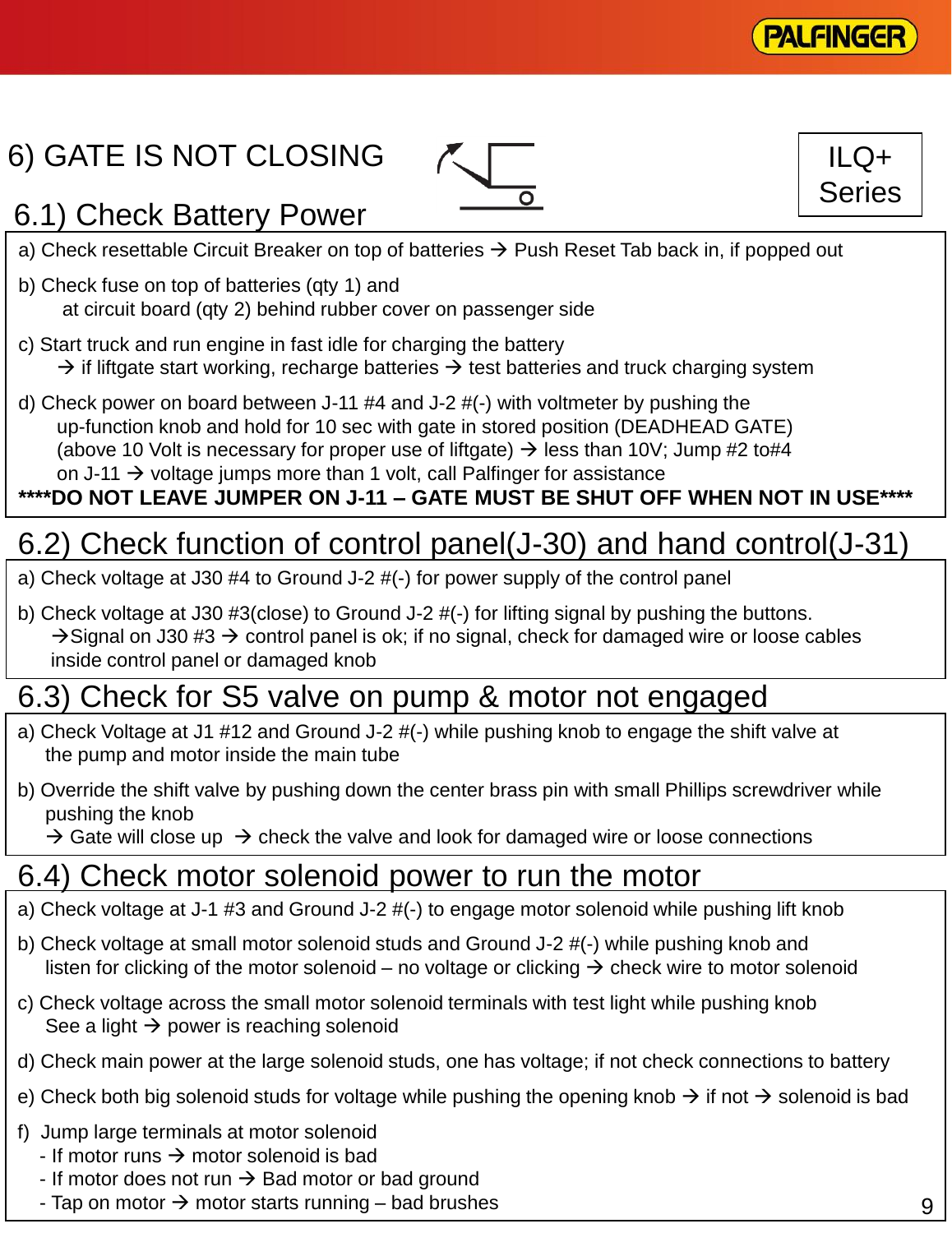#### Electrical schematic